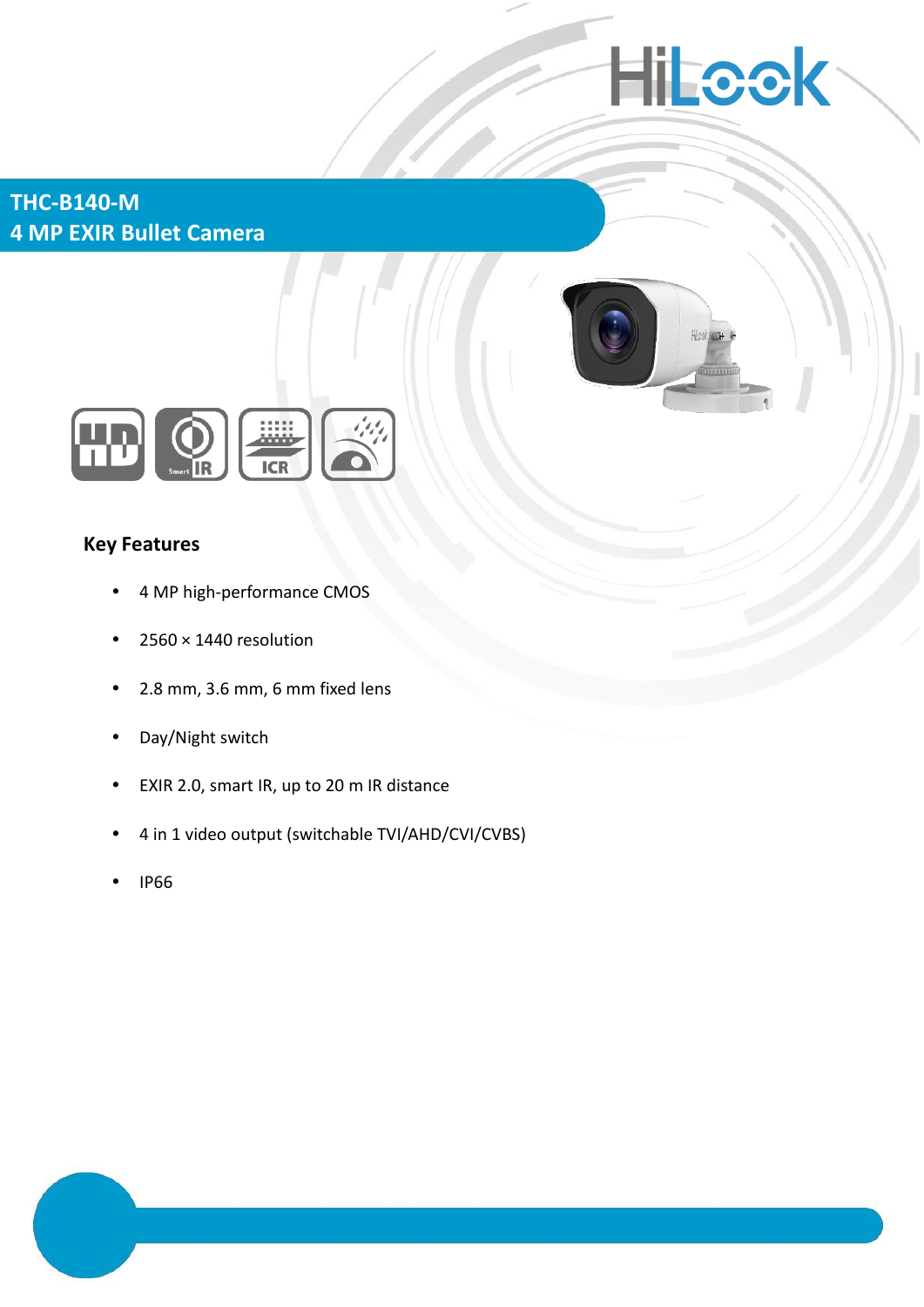

# **Specifications**

T

| <b>Camera</b>               |                                                                              |
|-----------------------------|------------------------------------------------------------------------------|
| Image Sensor                | 4 MP CMOS image sensor                                                       |
| Signal System               | PAL/NTSC                                                                     |
| Resolution                  | 2560 (H) × 1440 (V)                                                          |
| Min. Illumination           | 0.01 Lux@(F1.2, AGC ON), 0 Lux with IR                                       |
| <b>Shutter Time</b>         | $1/25$ (1/30) s to 1/50,000 s                                                |
| Lens                        | 2.8 mm, 3.6 mm, 6 mm                                                         |
| Horizontal Field of View    | 100.2° (2.8 mm), 88° (3.6 mm), 56.9° (6 mm)                                  |
| Lens Mount                  | M12                                                                          |
| Day & Night                 | IR cut filter                                                                |
| Angle Adjustment            | Pan: 0° to 360°, Tilt: 0° to 180°, Rotation: 0° to 360°                      |
| Synchronization             | Internal synchronization                                                     |
| Video Frame Rate            | PAL: 1080p@25fps, 4 MP@25fps<br>NTSC: 1080p@30fps, 4 MP@30fps                |
| <b>Menu</b>                 |                                                                              |
| <b>AGC</b>                  | High/Medium/Low/Off                                                          |
| D/N Mode                    | Auto/Color/BW (Black and White)                                              |
| <b>BLC</b>                  | Support                                                                      |
| <b>DWDR</b>                 | Support                                                                      |
| Language                    | English                                                                      |
| <b>Functions</b>            | Brightness, Sharpness, DNR, Mirror, Smart IR                                 |
| <b>Interface</b>            |                                                                              |
| Video Output                | 1 HD analog output                                                           |
| Switch Button               | TVI/AHD/CVI/CVBS                                                             |
| <b>General</b>              |                                                                              |
| <b>Operating Conditions</b> | -40 °C to 60 °C (-40 °F to 140 °F), Humidity: 90% or less (non-condensation) |
| Power Supply                | 12 VDC ±15%                                                                  |
| Power Consumption           | Max. 4 W                                                                     |
| Protection Level            | <b>IP66</b>                                                                  |
| Material                    | Metal                                                                        |
| IR Range                    | Up to 20 m                                                                   |
| Dimensions                  | 65.9 mm × 189.2 mm × 81.8 mm (2.59" × 7.45" × 3.22")                         |
| Weight                      | 290 g (0.64 lb.)                                                             |